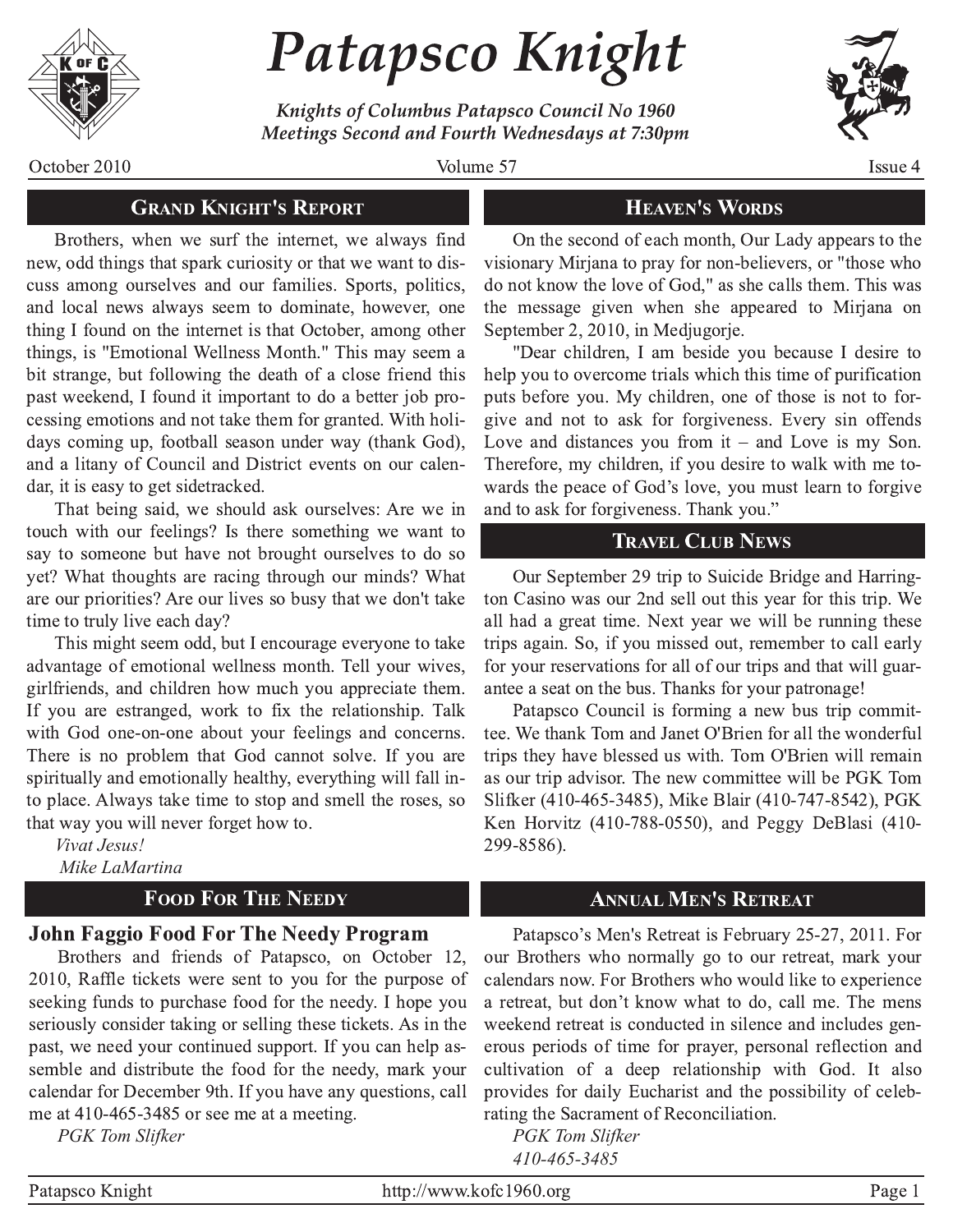## **EDITORIAL**

#### **The Power of Science**

On September 21 Archbishop O'Brien authorized a Eucharistic Procession from St. Agnes Church to the Hillcrest Abortion Mill on Route 40. Baltimore County police blocked off route 40 for our safe passage. The Knights of Columbus were invited to serve as an Honor Guard as God directly visited the scene. Over 300 people participated in this procession.

At a similar procession in another city an abortion mill mysteriously closed in 30 days. A non-Catholic puzzled by the procession inquired at the local rectory. She was so moved by the event that she became a Catholic. Since then she entered the convent to become a nun.

St. Thomas Aquinas defined three independently valid sources of truth: theology, philosophy/law, and science. They need no external validation. Certain elements of law are at variance with theology on when life begins. But what does science say?

Science has given us DNA testing. So absolute are its findings that a convicted murderer is freed on the basis of DNA. Science tells us the DNA of the unborn child matches the DNA of the same child at age 10. If DNA can release a convicted murderer should it not spare the child unborn?

#### PATAPSCO KNIGHT

#### Help Reduce the cost of publishing the Patapsco Knight

In an attempt to reduce the Council's costs relating to publishing the Patapsco Knight, I am asking everyone who receives the newsletter via the U.S. Postal Service to consider receiving it via email. The fewer number of papers that we have to print and mail, the lower the cost. Right now, it costs the Council approximately \$375.00 per month to print and mail the newsletter. Please email Mike Blair at  $kcl529@/verizon.net$ . I'll make sure that you will begin receiving your Patapsco Knight via email. Please include your current mailing address in the email so that we make sure we change the correct person.

*Thank you, Mike Blair (4107478542)*

Please pray for the following sick:

Please pray for the families of the following deceased:

#### Patapsco Knight

#### *A monthly publication of*

*Patapsco Council, No 1960 Knights of Columbus 1010 Frederick Road Catonsville, MD 21228*

#### **Grand Knight**

*Mike LaMartina* 443-992-5426

#### **Editors**

| Nick Hasser  | 443-623-6332 |
|--------------|--------------|
| Tim McCarthy | 410-788-3113 |

**Programs Director** *PGK Barry Casanova 410-442-2040* 

Retired Men's Auxilliary *Tom Walsh 4107449445*

#### Patapsco Charities

*Dennis Brose 4435756445*

#### Beaumont Holding Company

*Pat Young 4107448754*

#### **Faithful Navigator**

*Charles Dorsey 4108767356*

**KofC License Plates** 

*Ed Canter 4107471709*

#### **Rosary List**

| Ken Horvitz  | 410-218-8527 |
|--------------|--------------|
| John O'Dower | 410-788-5467 |

Sick/Deceased List

*Ernie Schaefer 4107470520*

#### **Knights Out Inn**

*Frank Viscardi 4107475886*

**Vehicle Donations** 

*Jim Lerch 410-591-9900* 

Address/Delivery Changes

*Mike Blair 410-747-8542* 

www.kofc1960.org

Frank Viscardi

Hubert Krebs

Page 2 http://www.kofc1960.org Patapsco Knight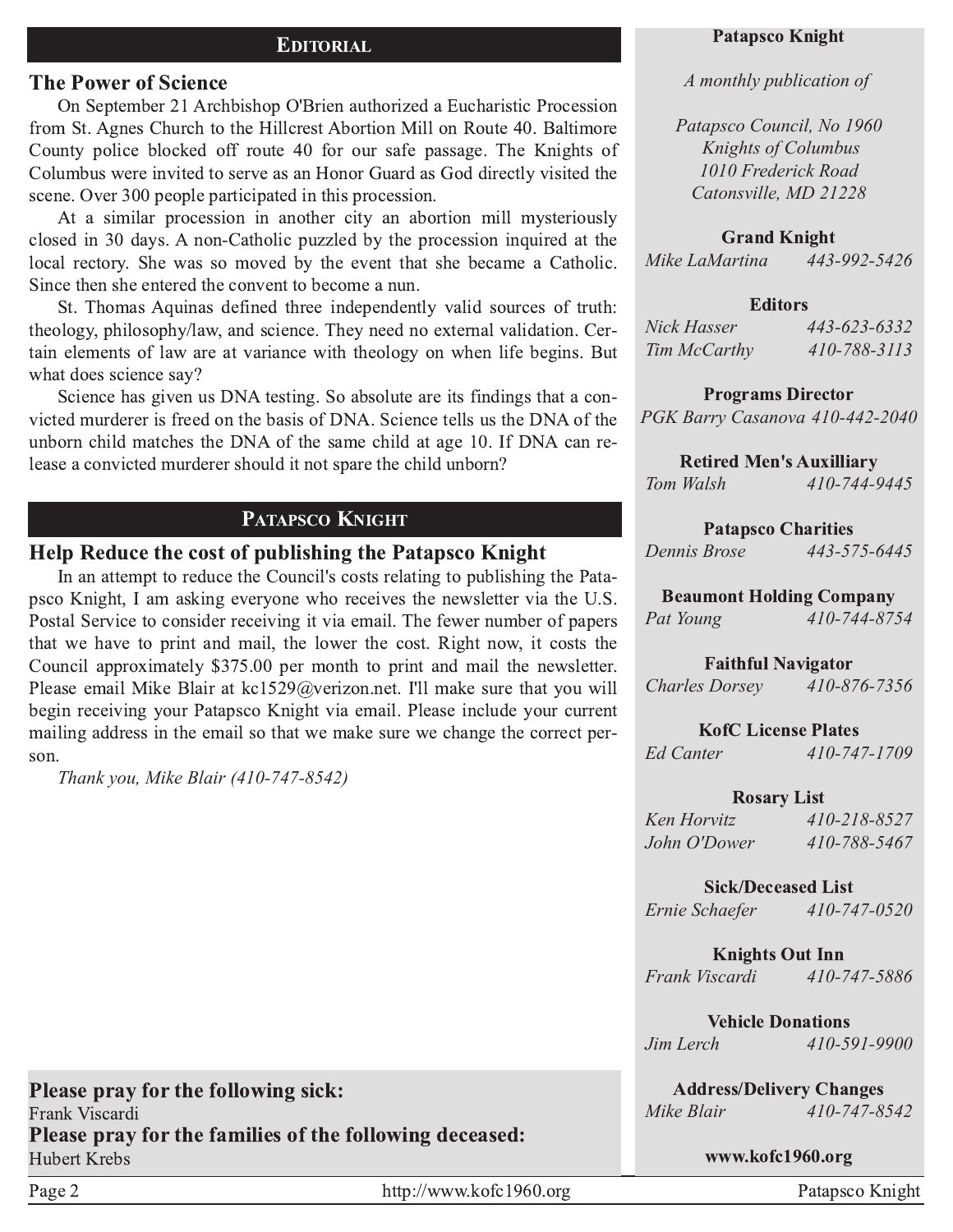## **COUNCIL OFFICERS**

## FOUTH DEGREE REPRESENTATIVES

St. Elizabeth Ann Seton Assembly #1620 Faithful Navigator...... Charles Dorsey..... (410) 876-7356 Faithful Comptroller...John Roth.............. (410) 465-5710

## PROGRAM COORDINATORS

| DirectorPGK Barry Casanova(410) 442-2040 |  |
|------------------------------------------|--|
|                                          |  |
|                                          |  |
|                                          |  |
|                                          |  |
|                                          |  |
|                                          |  |

## **CHARITY CORPORATION**

|                                |  | Vice President James Lerch (410) 591-9900 |
|--------------------------------|--|-------------------------------------------|
|                                |  |                                           |
|                                |  | Secretary PGK Mike Doetzer (410) 242-6130 |
|                                |  |                                           |
| <b>RETIRED MEN'S AUXILIARY</b> |  |                                           |

| Vice President PGK Dennis Brose (443) 575-6445 |  |
|------------------------------------------------|--|
|                                                |  |
|                                                |  |

## **BEAUMONT BOARD OF DIRECTORS**

|  |  | Michael Blair VP, Office Mgrexp 2013(410) 747-8542kc1529@verizon.net           |
|--|--|--------------------------------------------------------------------------------|
|  |  |                                                                                |
|  |  |                                                                                |
|  |  |                                                                                |
|  |  | Mike LaMartina Grand Knight exp 2011(443) 992-5426 grandknight1960@hotmail.com |
|  |  |                                                                                |
|  |  | Edward SchmittMaintenanceexp 2012(410) 747-6906eschmitt19@yahoo.com            |
|  |  |                                                                                |
|  |  | PGK Steve Swimm House Activitiesexp 2011(443) 742-8730hrlyrdr03@yahoo.com      |
|  |  |                                                                                |
|  |  |                                                                                |
|  |  |                                                                                |

Patapsco Knight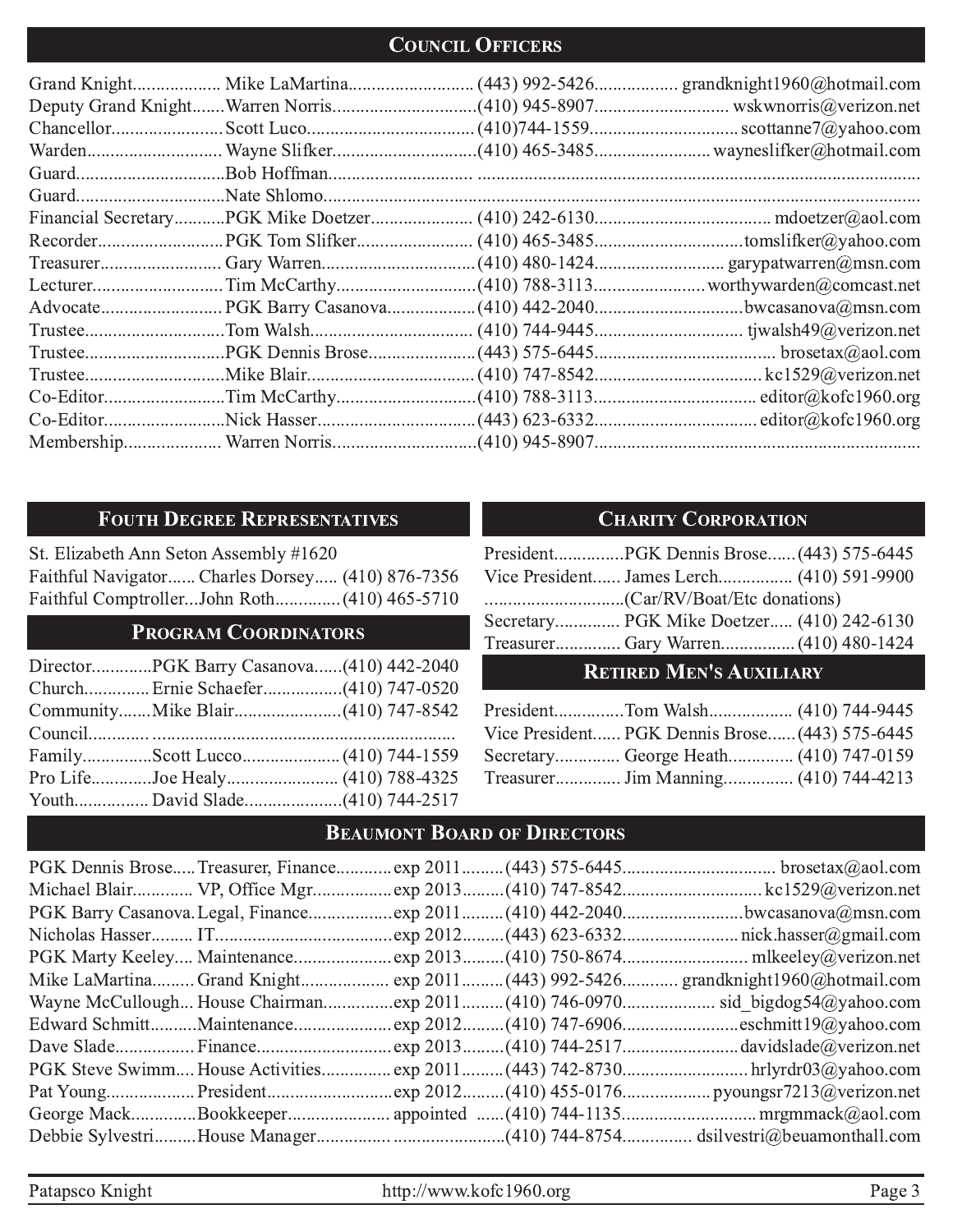## **UPCOMING EVENTS**

## **Candidates' Forum Monday, 4 October 2010**

The Greater Catonsville Chamber of Commerce will host a Candidates' Forum for those running in the General Election, at the Council Home, beginning at 7:00p.m. All are welcome.

## **Tootsie Roll Campaign** Saturday/Sunday, 9/10 October 2010

Our annual Tootsie Roll Drive at St.Mark's Church Volunteers are needed. Contact: FS Mike Doetzer @ 410-242-6130

## **Document Destruction Day** Saturday, 16 October 2010

Noon to 2 p.m. Contact: Mike Blair @ 410-747-8542

## **First Degree** Wednesday, 20 October 2010

Join us in welcoming Brothers into the first degree. Candidates should arrive by 7:30p.m. Appropriate attire is coat and tie. Degree begins at 8:00p.m. Contact: Tony Viscardi @ 410-719-0099

## **Sour Beef/Roast Beef Dinner Sunday, 24 October 2010**

Food 1-3 p.m., Show 3-4:30 p.m. Featuring the "Night at the Copa" performers **Cost: \$20** Contact: PGK Dennis Brose @ 443-575-6445

## Movie Night at the KOI - "Fireproof" Friday, 12 November 2010

Movie starts at 8 p.m. FREE Admission, bring a snack to share. RSVP to Scott Luco if childcare is needed. Contact: Scott Luco @ 410-744-1559

## **First ever Chili Cook-Off Sunday, 14 November 2010**

Contact: GK Mike LaMartina @ 443-992-5426

**Wednesday, 17 November 2010** Join us in welcoming Brothers into the second degree. Candidates should arrive by 7:30p.m. Appropriate attire is coat and tie. Degree begins at 8:00p.m. Contact: Tony Viscardi @ 410-719-0099

**Second Degree** 

## Holiday Spectacular @ the Meyerhoff Wednesday, 15 December 2010

Bus Trip includes bus, lunch & show 11:30 a.m. lunch at Chiapparelli's Restaurant 2:00 p.m. Holiday Spectacular show **Cost: \$86** Contact: PGK Tom Slifker, 410-465-3485

## **Charleston, SC New Year's Eve Bus Trip** 29 December 2010 to 1 January 2011

Featuring candlelight tour & dinner  $(a)$  Middleton Plantation, 3 nights, 3 breakfasts, 3 dinners, & Charleston tours. Cost:  $$459$  (\$50 deposit) Contact: PGK Tom Slifker, 410-465-3485

## **Blood Drive TBD January 2011**

Details in future issues of the Patapsco Knight

## **First Degree** Wednesday, 19 January 2011

Join us in welcoming Brothers into the first degree. Candidates should arrive by 7:30p.m. Appropriate attire is coat and tie. Degree begins at 8:00p.m. Contact: Tony Viscardi @ 410-719-0099

## **Atlantic City Overnight Bus Trip** Wednesday/Thursday, 16-17 February 2011

Featuring food voucher, casino bonuses, hotel  $\&$  more. Cost \$124 (\$50 deposit required with reservation) Contacts: PGK Tom Slifker, 410-465-3485

Do you have an event you would like to advertise in the Patapsco Knight?

> Contact the editors at: editor@kofc1960.org

Page 4

Patapsco Knight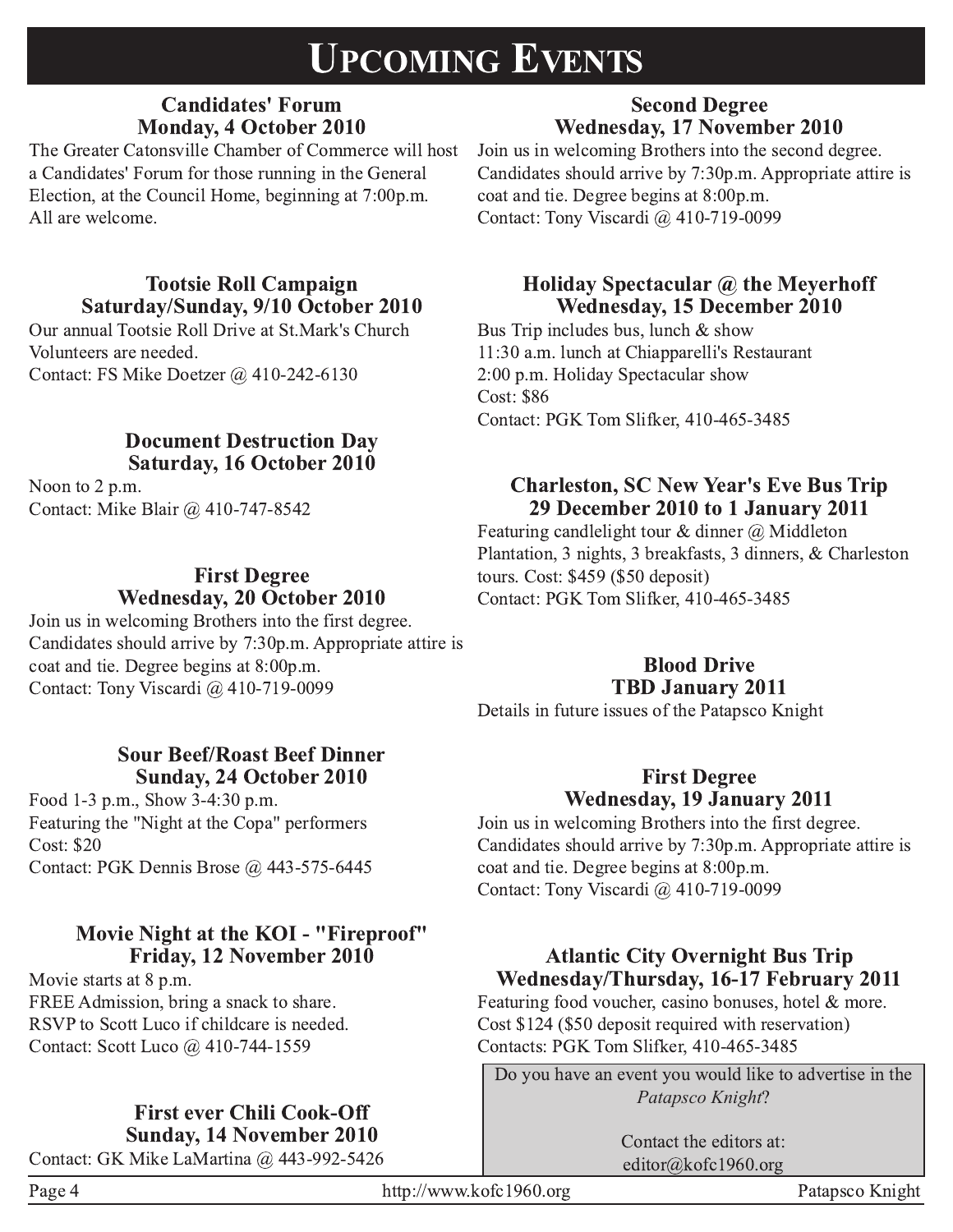## **Program Report**

## PGK Barry Casanova, Program Director

Brothers and Patapsco Council family, unbelievably the first quarter of the Columbian is now behind us. Welcome to Fall! Before you know it the Christmas holidays will be upon us. Until then, see you at the next Patapsco Business Meeting at 7:30 p.m. on October 13th. Have a good Columbus Day on the 12th! Directors, draft 1st Quarter Reports are due now. News from each Director is listed below:

#### PGK Barry Casanova, Program Director **Church Activities**

#### Ernie Schaefer

Brothers and Patapsco friends and relatives: I suggest that you either purchase or go to a library and get a copy of "Parish Priest", a study about Father McGivney and American Catholicism. Authors: Douglas Brinkley and Julie M. Fenster. By reading this book, you will get an enriched feeling of what the Knights of Columbus is about. Considering the times, it is truly incredible how a Priest could have formed the Knights of Columbus. No other homework; no pop quiz either, just a way to increase your Faith.

## **Community Activities**

#### Mike Blair

Document Destruction Day coming! Shredding day is Saturday, October 16th, from Noon to 2:00 p.m. on the Council parking lot. Bring unwanted cancelled checks, medical and other records that are due for destruction. No charge for shredding, but donations will be accepted. As an added attraction. Ravens Roost #55 will hold a flea market starting at 8:00 a.m. that same day. Visit awhile and buy something from Ravens Roost #55. The Tootsie Roll campaign will be at St. Marks on the weekend of October 9th and 10th. We need volunteers.

## **Council Activities**

#### Open

Thanks to all those who worked the joint Monastery -Patapsco Crab Feast on September 26th and helped make it a great success. Next, plan on attending the Sour Beef/Roast Beef Dinner featuring performers of "Night at the Copa" on October 24th. Cost \$20; Food 1:00-3:00 p.m., Show 3:00-4:30 p.m. Info: PGK Dennis Brose. Chili Cook-Off coming in November!

## **Family Activities**

## Scott Luco

Congratulations to our Family of the Month, Patapsco Knight Co-Editor Nick Hasser, his wife Amanda, and their new daughter Abigail. Movie Night will be Friday, Novem-

ber 12th after Knight's Out Inn. We will show "Fireproof" free of charge with beer, wine, and soft drinks available at popular prices. Child care will be available for families with younger children.

## **Youth Activities**

#### Dave Slade

No activities report, but congratulations to our newest Council Baby Abigail Rose Hasser born September 4th, 8 lbs 10 oz., and was 21.25 inches long. Mom and dad are now very busy.

## **Right to Life Activities**

#### Joe Healv

Thanks to those who came out and were Defenders of the Blessed Sacrament at the Eucharistic procession from St. Agnes church to the abortion facility and back on September 21st. This event kicked off the 40 Days for Life prayer and fasting campaign to end abortion in Catonsville. Please continue to offer sacrifices between now and the end of the campaign, October 31st, to end abortion and to heal those who have been impacted by its horrible aftermath.

We also need your prayerful presence outside of the Hillcrest abortion facility. Patapsco Council has signed up for one-hour time slots on Thursdays beginning at either 9, 10, or 11 a.m. Call Joe Healy or Tim McCarthy to pledge your time to pray. Vivat Iesu!

### **Baltimore Chapter of Grand Knights**

Congratulations to new Chapter President PGK Sam Orlando. Monthly Meetings are on the 2nd Thursday. See the website for locations and programs.

#### **Fourth Degree**

The Saint Elizabeth Ann Seton Assembly No. 1620 meets each 4th Thursday.

See the Patapsco Knight Calendar and Events page for more details on these and all Council activities.

## **CANDIDATES' FORUM**

The Greater Catonsville Chamber of Commerce will host a Candidates' Forum for those running in the General Election, at the Council Home on Monday, October 4, 2010, beginning at 7:00PM. All are welcome.